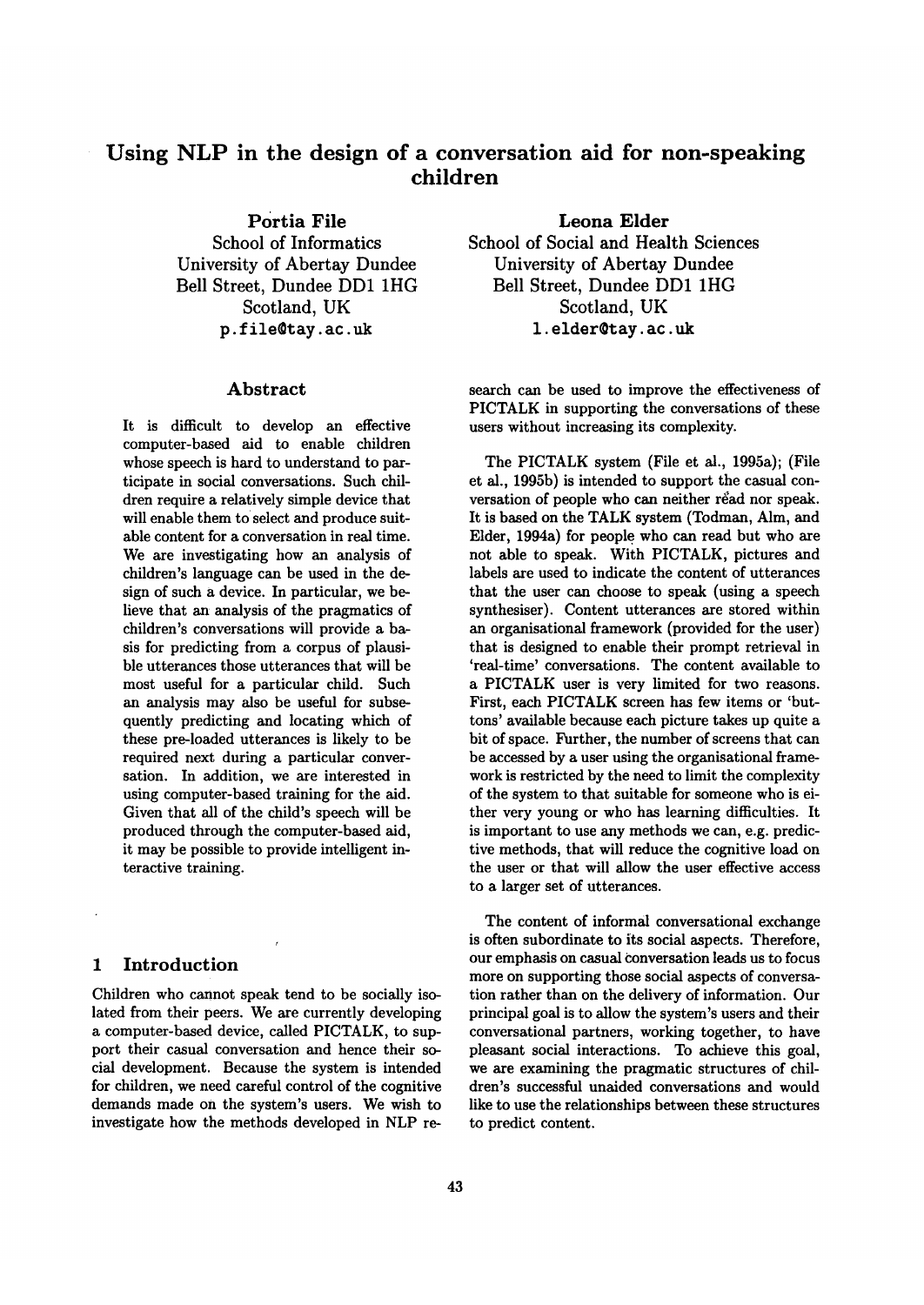# 2 The pragmatics of children's conversations

McTear (McTear, 1985) has examined the pragmatics of children's conversations. The main pragmatic structures he notes are: greetings, initiations, attention getting, attention directing, conversation repair e.g. repeating an utterance or requesting or responding to a need for clarification, and use of discourse connectors for topic shift or to continue the conversation after repair and to signal turntaking. 'Ihrntaking exchanges can be to initiate, respond, follow-up or conduct a simultaneous response with initiation (e.g. "Is it in the cupboard" in response to "where is it?"). Even young children use verbal and non-verbal means to accomplish these activities as well as changes in prosody and variations in politeness depending on the partner. We are interested in investigating ways in which we can assist children in carrying out these activities by using prediction within PICTALK's organisation structure to reduce the complexity of the process required for finding the next appropriate utterance.

# 3 PICTALK for Children

PICTALK has many features that support the above activities. These include the use of pre-loaded text, a menu controlled organisational structure that models conversation flow and additional items specifically designed to keep the flow of conversation going. There may be a potential for NLP to contribute to the enhancement of these and other aspects of the PICTALK system.

#### 3.1 The role of pre-loaded utterances in PICTALK

The PICTALK system allows the user to pre-load potential conversation fragments that may be useful in some future conversational interaction. The substantive content of these fragments may be input with a particular interaction and a specific conversational partner in mind or it may be more general for use with any of a number of potential partners. This pre-loading process may be very slow but it can be carried out whenever the user has time to do it and under circumstances when there will certainly be much less time pressure than during actual conversation. The intention is that the user will be able to access these pre-loaded utterances quickly during the conversation. Such rapid access is likely to be very important in social conversation. Experience with the TALK system (Todman and Lewins, 1996) suggests that the rate of conversation has a strong positive relationship with the ratings of satisfaction made both by a TALK user and by her conversation partners.

Pre-loaded utterances currently have to be constructed by someone other than the PICTALK user Each of these utterances needs to be considered very carefully for several reasons. First, PICTALK holds very few (typically two dozen) utterances. As already mentioned, this is partly because few pictures can be accommodated on a fixed size of computer screen. Additionally, it is important that the cognitive demands made of PICTALK be limited and, therefore, the number of possible decisions that are required in order to select utterances must also be limited. Finally, PICTALK users are likely to have difficulty deciding how to make the conversation flow when the utterance they would like to use is not available.

#### **3.2 Selecting pre-loaded utterances**

It is generally considered highly desirable to allow people with disabilities to be as independent as possible. In this context, it would be desirable to allow PICTALK users to take more control over the content of their social interactions. Though at present utterances are developed and pre-loaded by someone other than the PICTALK user, the PICTALK system has a facility to allow the end user to select from a database of those available utterances and their associated pictures. Because the association between picture and utterances is imprecise, the user will need to experiment with the available items to see what speech is associated with each available picture before deciding whether to load an item into their PICTALK system. It would be helpful to offer first the items that are most likely to be appropriate. A wide range of conversation attributes could be used to predict the most appropriate utterance, e.g. the anticipated conversation partner, phrases selected for similar conversation partners, content related to the last phrase selected. Even a fairly small database of additional items with individually selected and stored attributes could offer benefits to these users.

#### 3.3 **Supporting variations in conversational style**

At present it may be possible to support some variations in conversational style as a function of who the conversational partner is (e.g. peer, teacher). The simple solution is to address this problem when utterances are constructed for the user with a particular conversation partner in mind or when utterances are selected during a conversation. For example, in PICTALK variations in style can be expressed in the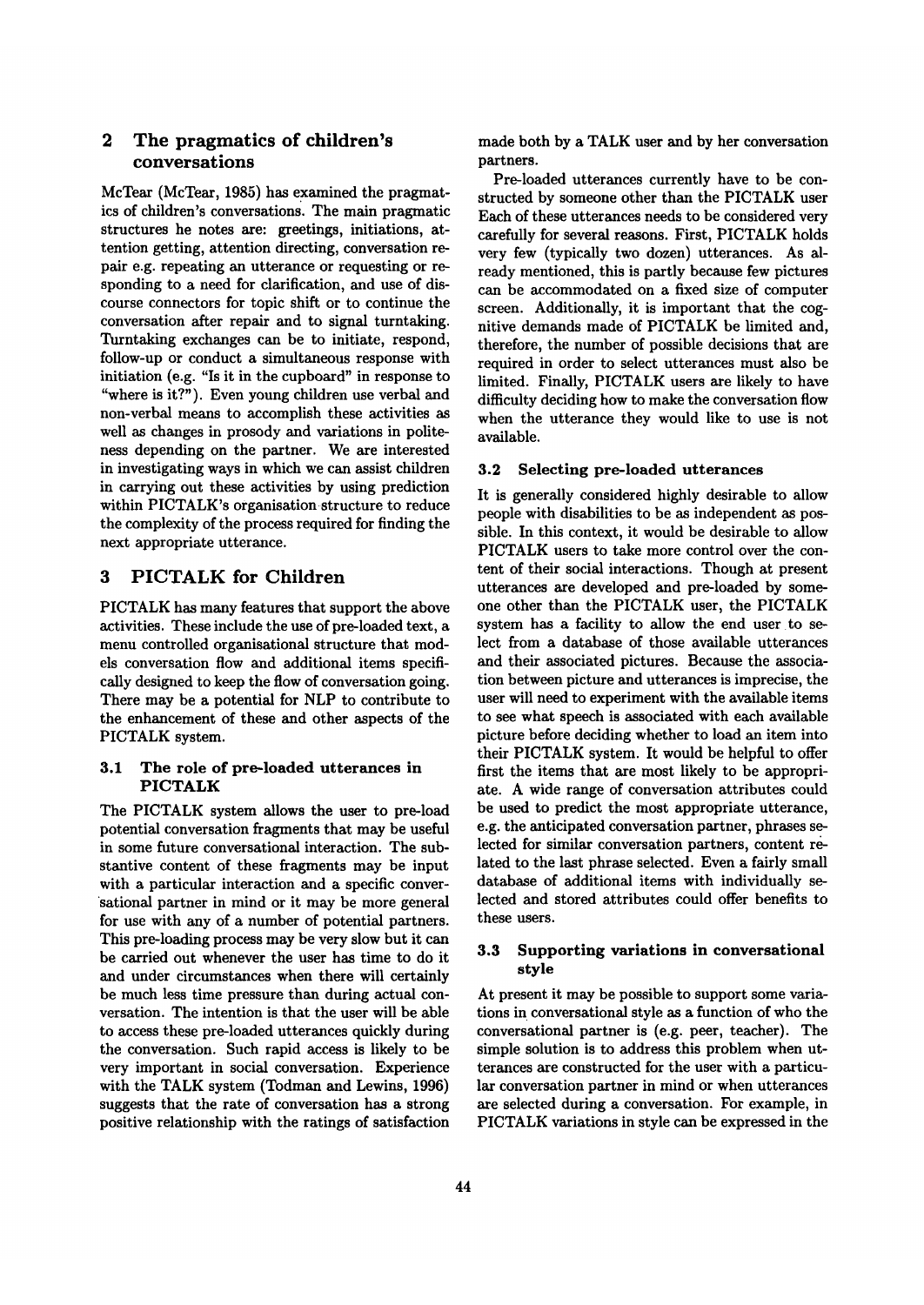four utterances that are available to open a conversation (e.g. *hiya; howdy; hello* ) and the four other utterances that are available to close a conversation *(see you later; goodbye; see ya ).* It may be possible to provide more general support for variation in style either by picking up the cue to style from the opening utterance selected and then using the corresponding variation of each subsequent utterance selected or by offering suitable prediction when the user selects material from a database of utterances in preparation for an interaction with a particular class of conversation partner e.g. polite style for adult, more informal style for classmate.

# **3.4 Accessing material through the organisational structure**

Most of the utterances available to the PICTALK user are organised in a shallow menu structure. There is a hello menu button to give access to greeting utterances, a goodbye menu button to give access to closing utterances and most of the remaining content is accessed through a set of 3 intersecting perspectives, namely, person with 2 values: me and you; tense with 2 values: past and present/future and affect with two values: happy and sad. By selecting one each of these three perspectives, the user gets access to pre-loaded content appropriate to that combined perspective e.g. content on something I like doing (me/present/happy). These perspectives are designed to support the flow of conversation and require only one button press to move from phrases about what I disliked (me/past/sad) to phrases about what you disliked (you/past/sad) or from phrases about what I liked (me/past/happy) to phrases about what I would like (me/present/happy). With similar features, TALK has been shown to support its users in initiating conversation topics and in turn-taking in the Question-Answer format (Todman et al., 1994b). Unfortunately, our experience with PICTALK users suggests that this menu structure is very difficult for them to understand. It may, however, be possible to support the PICTALK user by predicting and suggesting suitable utterances during a conversation.

From McTear's (McTear, 1985) work, it seems plausible that children may be able to recognise a suitable utterance (identified by its associated picture) as appropriate if it were suggested, even if they are unable to recall and locate it. Though it would be difficult to implement, a modestly effective prediction system could reduce the cognitive load on the PICTALK user. Such a prediction system may be easier for children than for adults. Some theorists, notably, of course, Piaget (Piaget, 1959), have sug-

gested that children are more egocentric than adults in all aspects of social relationships including conversations, by which it is usually taken to mean that they respond less to the listener's perspective. While later work has suggested that the level of egocentrism which is in general exhibited by young children may not be as great as suggested by Piaget e.g. (Selman, 1980) nevertheless the ability to make this type of social adaptation is not fully developed for some years and therefore children may be less responsive to their partners (McTear, 1985). This may have the fortuitous consequence that the child's next utterance depends more on the child's last utterance, which is known by the system, rather than on the partner's last utterance, which is not known.

# **3.5 Keeping the conversation flowing**

PICTALK provides a few other utterances that are outside of the menu structure and are always available. The utterances are intended to support the goal of maintaining conversational flow when a suitable specific response to something a partner says is not available and fulfil general pragmatic functions such as initiation to get attention, e.g. "Hey!", repair when something has gone wrong, e.g. "OOPS" or "What?" or "I don't have anything to say to that" and discourse connection to signal a topic shift, e.g. "Now, right". Utterances can also be available support the speaking conversation partner. In using the TALK system, we have found that keeping the partner informed in some way is reassuring and helpful. They need to know, for instance, that a longer than usual silence is not signalling the termination of the interaction and this can be achieved through the inclusion of such utterances as "hang on. I need to find what I want to say". It may be that some of these may be automated. For example, it might be possible for the PICTALK system to recognise that its user is searching for something to say when consecutive menu presses are made or even to recognise that a topic shift is being initiated when the utterance just selected differs greatly in semantic content from the previous utterance.

# 3.6 **Training**

Children who have no speech or whose speech is so impaired that they cannot be readily understood may not have had opportunities to develop a familiarity with the structure and pragmatics of conversational interactions nor the skills required to maintain them. They also need considerable training to use the PICTALK system effectively. Therefore, we are developing a training system to help such children develop their conversation skills with PICTALK. In